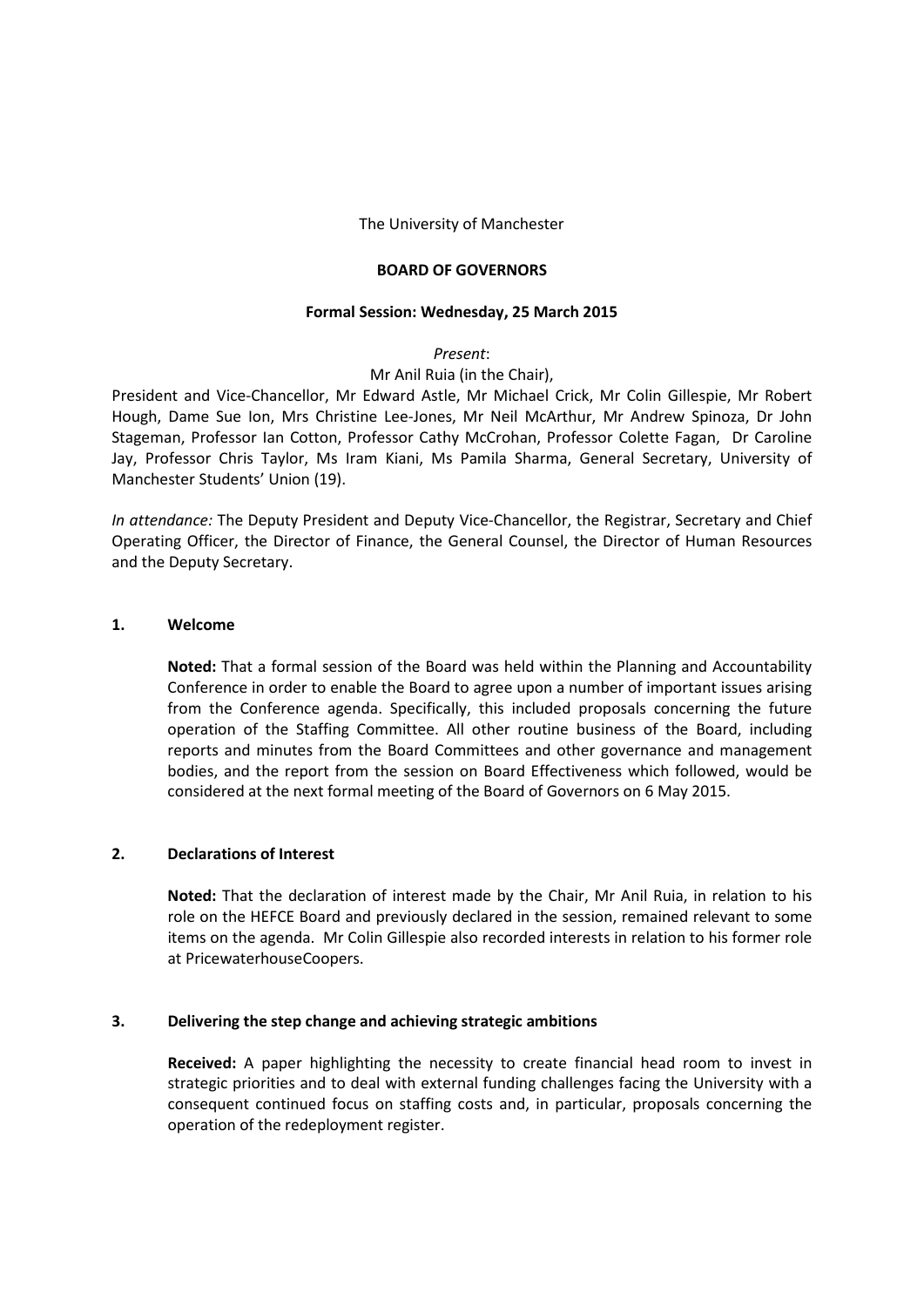# **Reported:**

(1) That the Board had discussed and endorsed the high ambitions for the University in our Manchester 2020 Strategic Plan and recognised that this will require a step change in performance and this, in turn, will require the creation of financial headroom to invest in strategic priorities and deal with financial pressures. These real and known pressures include the significant reduction in the level of QR funding (ca £14.2 million per annum), an increase in the employer's pension contribution of 2% (ca £6million per annum) and the likely increase in the employer's national insurance contribution (ca £6 million per annum). Taking these into account and as staff costs make up over 50% of the University's expenditure, it is necessary to consider the current practice of placing staff on the redeployment register indefinitely.

This consideration will apply to staff, who are not on a fixed-term contract or an open-ended contract linked to finite funding or a specific project, who for whatever reason have been displaced from their role at the University, and who have been on the redeployment register for 3 months or more as at a particular date (to be determined). For ease of reference such staff shall be referred to as 'Staff at Risk'.

For the avoidance of doubt this excludes those staff who are on a fixed-term contract or an open-ended contract linked to finite funding or a specific project, who are already covered by the Contracts Policy and Procedure.

- (2) That given this position the Board of Governors acknowledged that:
	- (i) whilst any reshaping of the University's staffing profile would be targeted and carefully managed, there could be short term reputational issues arising from any changes. Therefore, a series of carefully managed interventions would be brought forward rather than a large "one-off" exercise;
	- (ii) additional measures to ensure the retention of existing high-performing staff may need to be considered;
	- (iii) in order to realise the ongoing benefits of change programmes the University would need to alter its practice of placing staff on a redeployment register indefinitely, and for Staff at Risk, the University would need to indicate the possibility of compulsory redundancies, once alternative employment opportunities had been explored and/or rejected;
	- (iv) as part of this process the Board of Governors, via the Staffing Committee, would need to approve any voluntary severance scheme brought forward by the executive, specifically and only for Staff at Risk on the redeployment register, and a compulsory redundancy scheme;
	- (v) this will inevitably lead to some one-off costs associated with this exercise that are not currently in financial forecasts. This would include some costs in augmenting internal capacity in order to effectively manage the change;